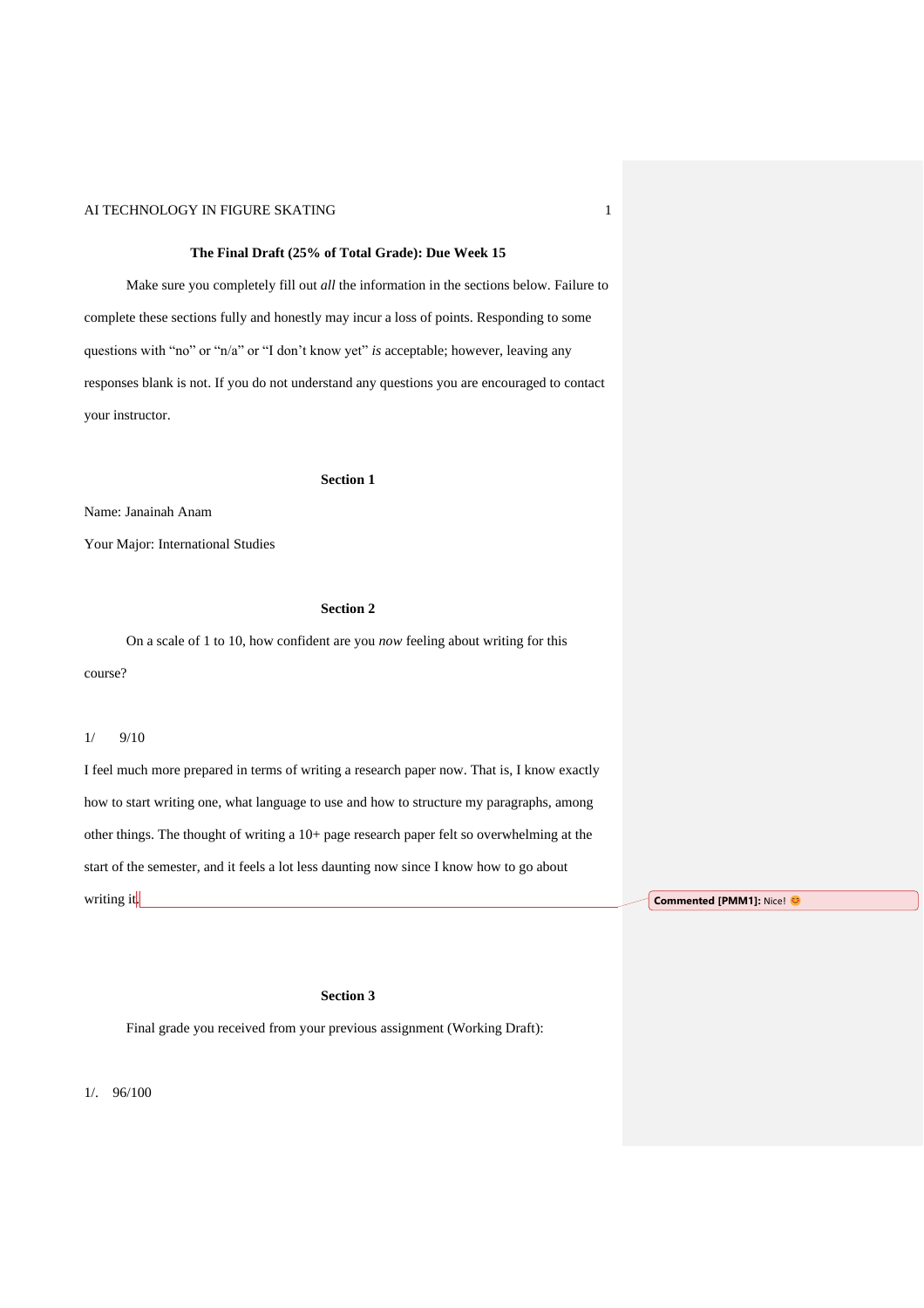### **Section 4**

Based on your last assignment and the lessons you have received so far in ENG 204,

what **three** things have you given extra care and attention towards for this assignment?

1/ I made sure to incorporate all the feedback from previous assignments + Auto-Peer.

2/ I tried (really hard) to *improve my comma usage*.

**Commented [PMM2]:** LOL they're hard

3/ I paid more attention to my topic closers and wound up changing many of them.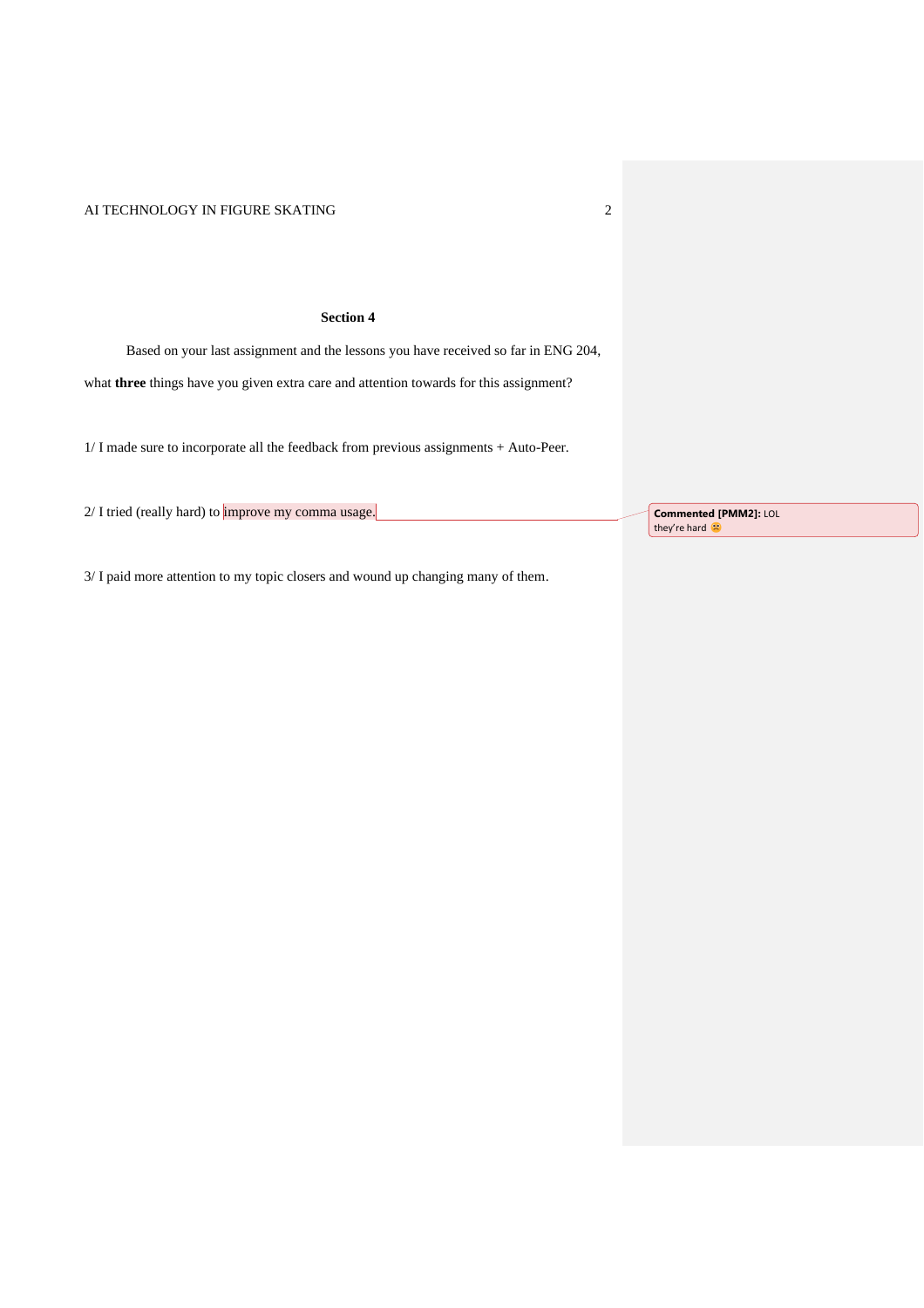### **Checklist**

Before submitting, make sure that you can write "YES" for each of the items below.

1/ I understand that if I write "YES" to any of these statements then such a response is completely true. I further understand that if there is evidence that I have not responded accurately then my paper will be returned to me ungraded. In such a case, I will have to correct my paper and resubmit it. In so doing, I will be subject to a "late penalty."

- YES

2/ I have accurately and fully completed an Auto-Peer review of my paper.

- YES

3/ I have named the file for submission as follows: Working Draft [my iLearn name] For example: Final Draft Philip Michael McCarthy.

- YES

4/ The file I am submitting is a Microsoft Word document.

- YES

5/ I have read the rubric and all relevant course material, and included all the information required.

- YES

6/ I have changed the header of this paper to the ALL CAPS title of my paper.

- YES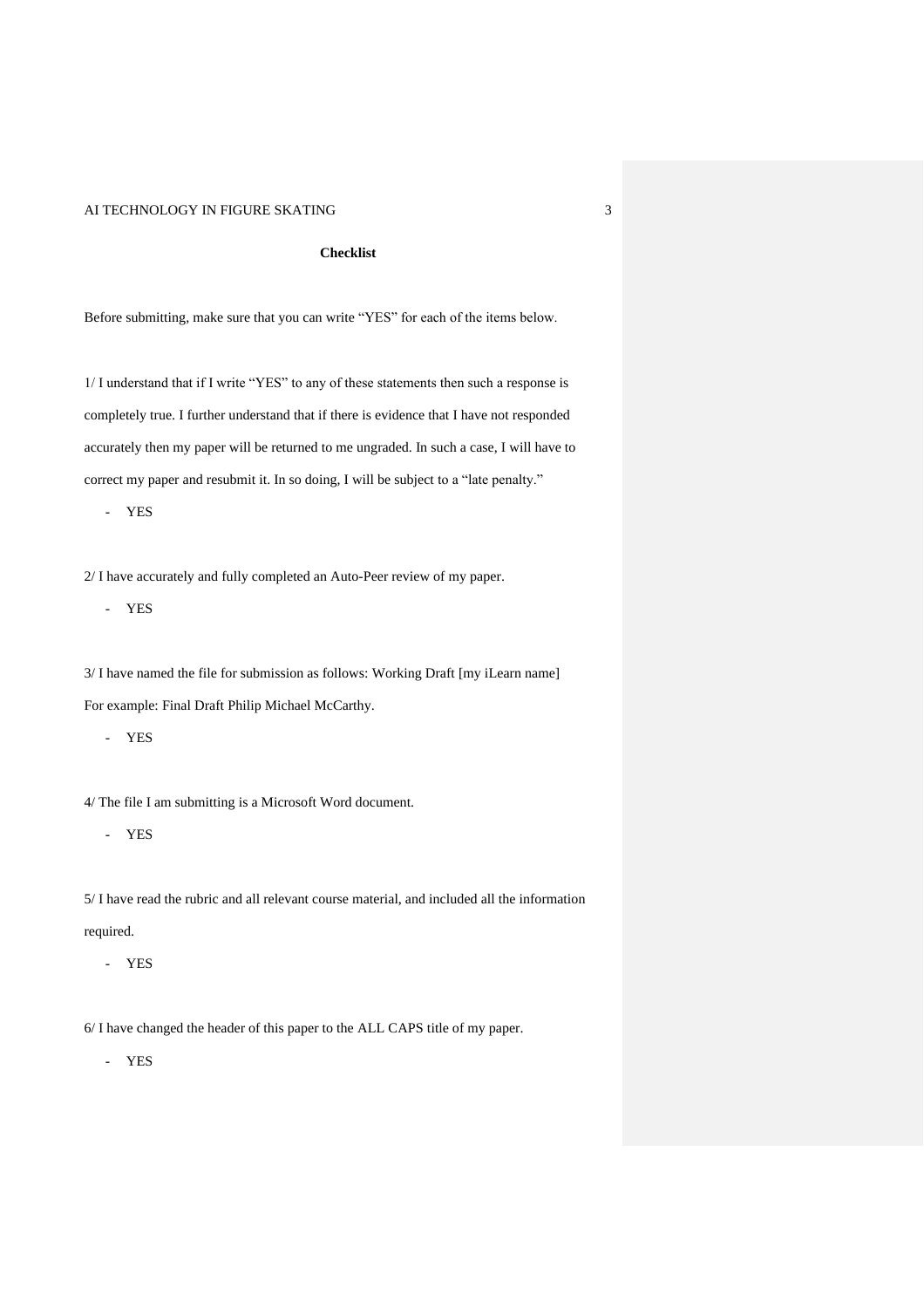7/ I have pressed spellcheck/grammar check and corrected any text as appropriate.

- YES

8/ I have carefully read *out loud* my entire paper and corrected issues where appropriate.

- YES

9/ I have carefully checked my paper to ensure there are *no* examples of any form of plagiarism. I fully understand what these forms of plagiarism are and I realize fully that any examples of plagiarism will have severe consequences (including *but not limited to* a zero grade, an F for the course, a formal report to administration, and/or having to write a completely new research paper on a different topic). I further confirm that I have had ample opportunity to discuss issues of plagiarism with my instructor and that any and all of my questions have been addressed.

- YES, I have checked my paper

10/ All work submitted in this paper is my own. No other person was involved in any of the actual writing of this paper.

- YES

#### **Write Your Paper Below**

Begin your paper at the *start of the next page*. Note that APA Level 1 and Level 2 headers have *not* been provided for you: You are now required to complete these yourself. Complete the paper using appropriate paragraphs. Remember to leave the rubric at the end of the paper.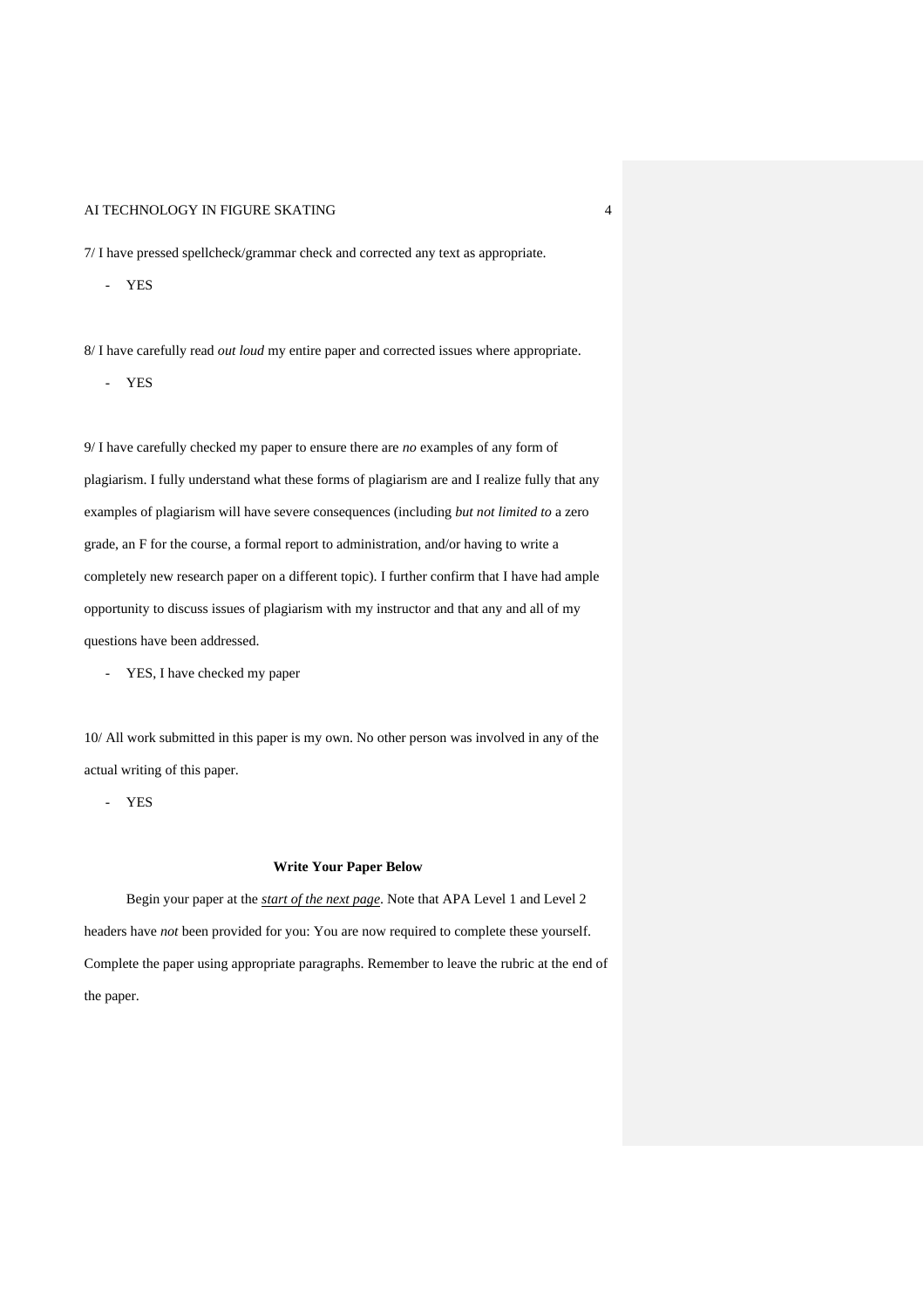### **Abstract**

The scoring process in figure skating is prone to errors because of its inherent subjectivity. Although there are challenges, AI is a viable tool to reform the scoring system as it can reduce biased judging, eliminate score manipulation, and quicken the scoring process. Figure skating's problems arise from relying on a human panel of judges but in this paper, I argue that AI can mitigate these problems. I also consider alternate claims regarding AI, such as the fact that AI is not truly unbiased, and the disrupting effect it can have on the sport. I further analyse the claim that AI is not competition ready. While these positions have merit, I show that despite the drawbacks, an AI system remains the best solution. The scoring problems present in figure skating have many tangible impacts, and I conclude my paper by emphasizing the need to resolve these problems effectively.

*Keywords*: Code of points, judge bias, figure skating, artificial intelligence, winter olympics

**Commented [PMM3]:** Such an interesting and original topic! ©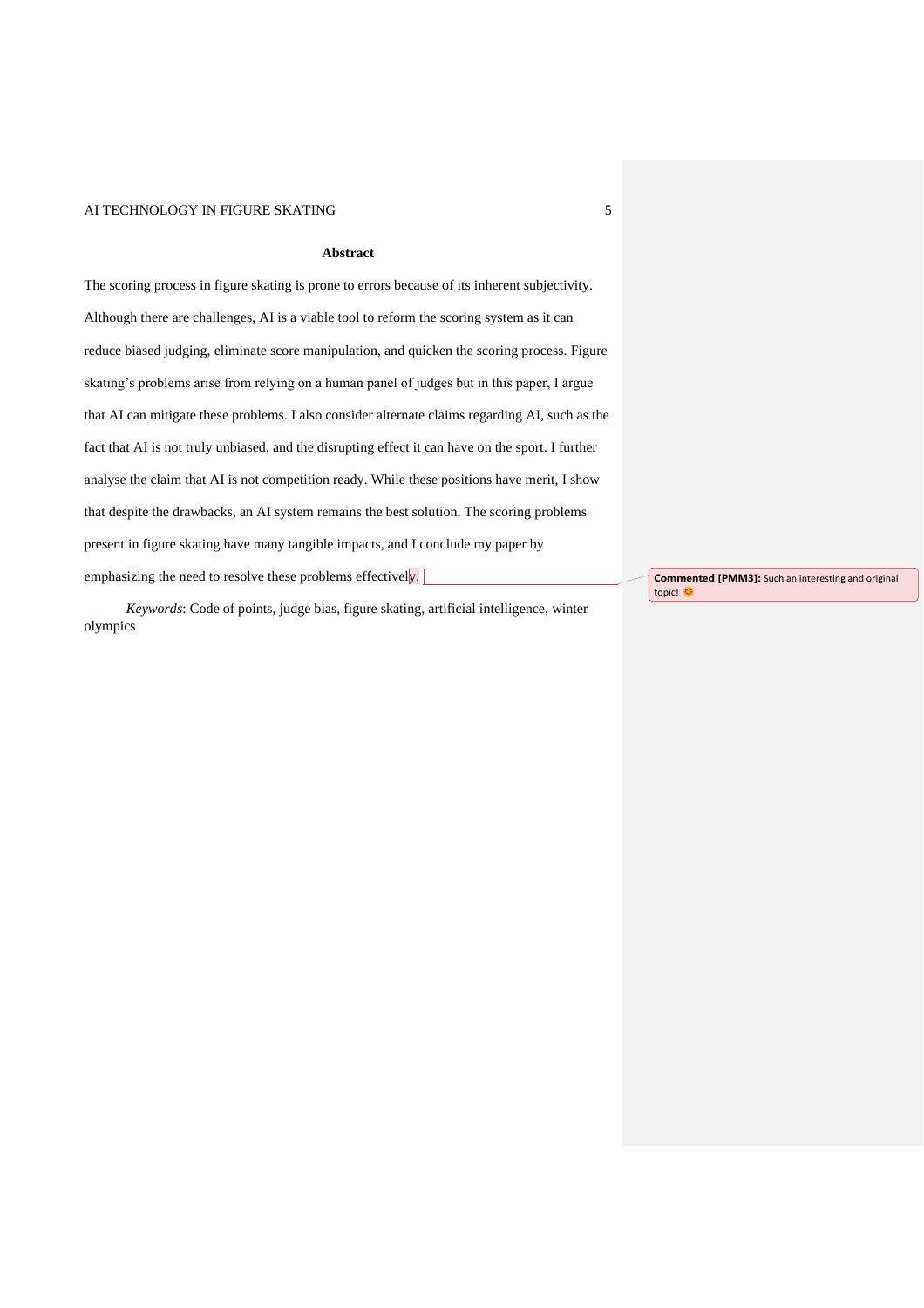#### **A Case for Using AI Technology in Figure Skating**

In this paper, I argue that the scoring system in figure skating needs reform. More specifically, through the implementation of AI technology. The current scoring system, known as the Code of Points (CoP) system, was introduced in 2004 and was a complete rehaul of the previous 6.0 system. The CoP system was introduced following the 2002 Winter Olympics figure skating scandal, where it was revealed that two judges colluded to predetermine the outcome of the pairs figure skating competition. However, despite the creation and implementation of a new rulebook, some note that the 2004 reforms have not addressed many of the underlying issues still present in the sport (Looney, 2012). This paper will explore how the scoring system in figure skating can benefit from further improvements in the form of the introduction of new technologies.

I support my position on introducing new reforms with the following three arguments. First, the subjectively judged nature of figure skating means that judges may award scores inequitably, based on external factors. In fact, multiple studies have reported cases of judges exhibiting biases such as nationalistic bias or reputation bias in subjectively judged sports, including figure skating (Emerson et al., 2009; Findlay & Ste-Marie, 2004; Zitzewitz, 2012). Second, the structure of the CoP system, allows judges to manipulate certain segments of a skater's score with minimal detection. Looney (2012) argues that some judges manipulate scores by purposefully inflating or deflating the marks in the program components section. Finally, AI technology can make the sport more accessible to viewers by speeding up the scoring process. According to Mazurova et al. (2021), AI technology can expedite the process of real-time judging without compromising on accuracy, thus making the sport more inviting to viewers.

I also consider alternative positions on the subject of introducing scoring reforms in figure skating. First, some argue that AI technology is still in its infancy and may not be a viable option to use in competition (Brady et al., 2022; Liu et al., 2020). Second, I am proposing AI technology as a solution to the biased decision making of human judges, but

#### **Commented [PMM4]: Fragment <sup>2</sup>**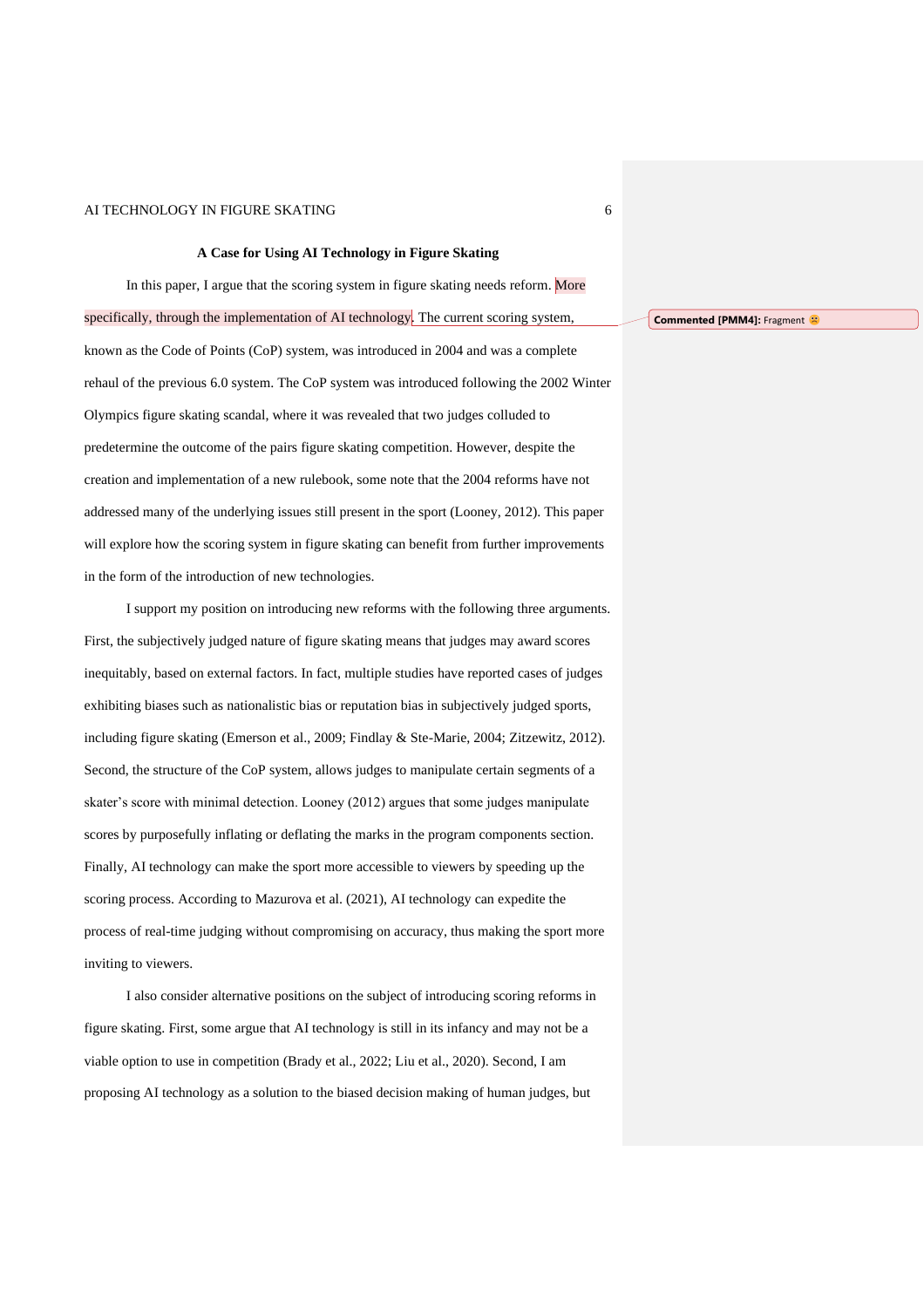some studies show that AI systems can exhibit their own biases (Srinivasan & Chander, 2021). Third, one problem with the introduction of new scoring instruments is that they may disrupt the sport, and skaters themselves, as it would be a sizable adjustment to make (see Chen & Davidson, 2022). While these positions have merit, I show that many recent studies demonstrate the potential uses of AI or other computerized technology in sports such as figure skating (Bruening et al., 2018; Liu et al., 2020; Mazurova et al., 2021). Regarding the second position, while AI technology does not remain free from bias, it can be programmed to reduce it, and can therefore positively supplement the judging process in figure skating (Srinivasan & Chander, 2021). Last, while there will likely be an adjustment period, I argue that the long-term impact of introducing AI technology will benefit skaters and the sport, not hinder it (see Spitz et al., 2021).

This paper is important because leaving the scoring system in figure skating unchecked could potentially damage the sport. Figure skating is a sport that is most popular every four years, during the Winter Olympics. Outside of the Olympics, it is not a sport that enjoys much widespread popularity, partly because of the aftermath of the 2002 scandal, which has driven many fans away (Garcia, 2018). Therefore, having a scoring system that is unfair, and props up certain skaters based on factors unrelated to their actual performances may drive away potential fans from an already niche sport. Legitimacy is an important element in any sport, and if a sport is perceived as illegitimate, it could alienate viewers.

#### **Background**

The scoring system in figure skating underwent a major overhaul following the scandal in 2002. In the aftermath of the scandal, the International Skating Union (ISU) chose to replace the previous 6.0 system with the new Code of Points (CoP) system. The 6.0 system was highly subjective, while the CoP system was created to reduce the degree of subjective scoring. According to the rules of the 6.0 system, "each event was judged by an odd number of judges, and the winner of the event was the skater placed highest by a majority of these judges" (Scoring System, n.d., para. 14). The CoP system has more clearly defined rules and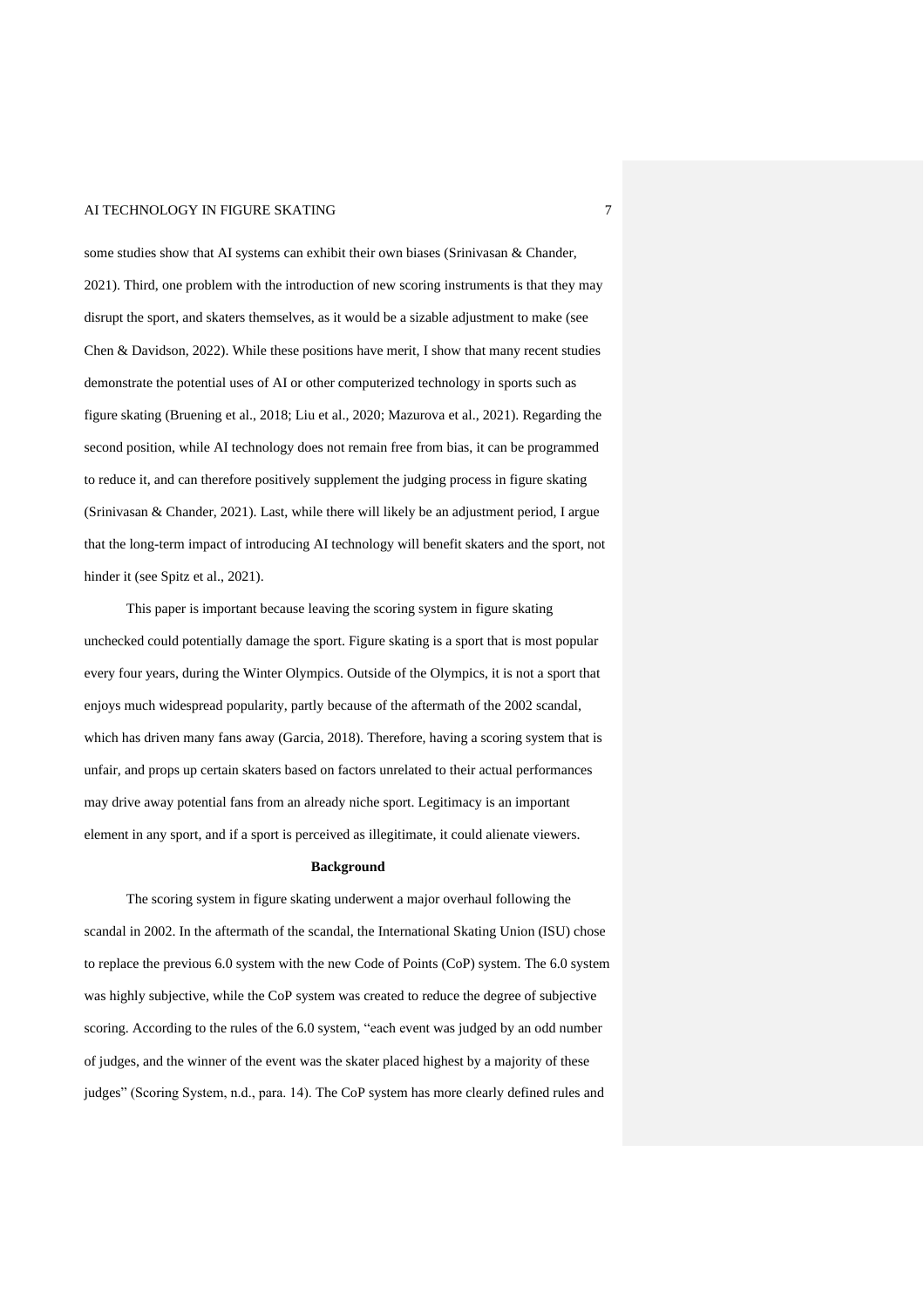guidelines on how to judge skaters. In the CoP system, there are two segments that make up the overall score of a performance: the Technical Score and the Presentation Score.

Each element performed by a skater has a numeric value attached to it based on its difficulty. This value is known as the base value (BV) and it is assigned to elements such as spins, jumps, lifts, or step sequences. Judges will then award points based on the quality of the element performed, known as the Grade of Execution (GOE) of the element. The BV and GOE are added together to get the total Technical Score. The Presentation Score is more subjective. The Presentation Score is marked based on the quality of the five program components: Skating Skills, Transitions, Performance, Composition, and Interpretation of the Music. The total segment score is calculated by adding the Technical Score and the Presentation Score, and subtracting any deductions (ISU Judging System, n.d.).

### **The Advantages of Implementing AI in Figure Skating**

Most subjectively judged sports such as diving, gymnastics, and figure skating have been scored by a panel of judges, often with minimal technology. This technology is generally limited to video replays or in the case of figure skating, an ice scope that can measure the height and distance of jumps. In the following sections, I argue that figure skating can benefit from introducing new, computerized technology to aid judging panels. This technology can help reduce bias, ensure fairer scoring, and reduce the time it takes to judge skaters.

#### **Judging Bias**

Biased decision making is common in many sports. More specifically, examples of biased decision making can be found in sports across various categories such as individual sports, team sports and judged sports. The prevalence of bias across sports demonstrates that referees and other sports officials are not always impartial. For example, in football, one study suggests that referees tend to add more injury time at the end of a match if the home team is trailing by a goal (Garicano et al., 2005). Similarly, a study of the 2003 Muay Thai World Championships revealed that judges scored competitors of their own nationality more

**Commented [PMM5]:** I thought about this a lot … because, well, I've been following football for 50 years

I would argue – that IF an away team is winning (which is HARD to do) … then they're going to be wasting as much time as possible … and – that – would lead to the referee adding on time …

so … I WOULD actually think … this extra time – is probably right

Doesn't affect your paper – just – made me think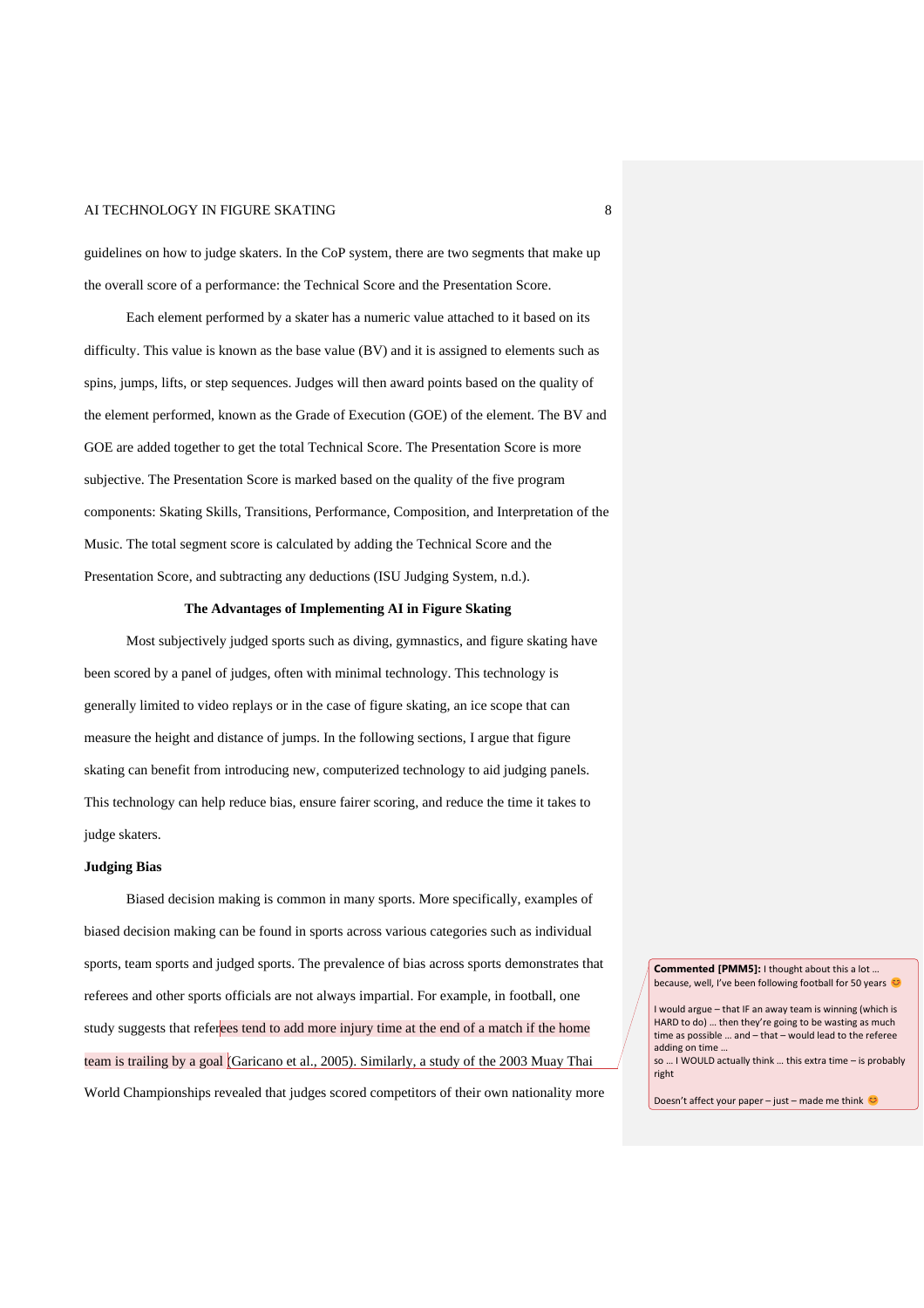favorably as compared to competitors of a different nationality (Myers et al., 2006). Judging bias is present even at the Olympic level, as evidence of nationalistic bias has been reported across many Olympic sports such as diving, ski jumping, and artistic gymnastics (Ansorge & Scheer, 1988; Emerson et al., 2009; Zitzewitz, 2006). Thus, it can be surmised that judging bias is commonly found in many sports.

Figure Skating is not exempt from the problems of biased judging. Figure skating judges have been accused of picking favourites since the early days of the sport, indicating that the problem of biased judging is a long-standing one. For example, at the 1906 World Championships in Munich, Swedish skater Ulrich Salchow refused to participate, over concerns that he would be scored unfairly in favour of the Munich born skater, Gilbert Fuchs (Ulrich Salchow, n.d.). While it is impossible to evaluate whether Salchow's claims were true, it is worth noting that Fuchs won the men's event at that competition. More recently, the Cold War saw the emergence of bloc-based voting and bloc bias among figure skating judges. During the Cold War era, judges from NATO countries and Warsaw Pact countries would significantly mark skaters down if they belonged to the opposite defensive alliance, while scoring their countrymen higher in comparison (Sala et al., 2007). These examples highlight that the history of figure skating has been riddled with incidents of judging bias.

Recent studies highlight that biased judging is an ongoing problem in figure skating. Bloc-based judging has receded but nationalistic bias, as well as other biases, have remained a constant. For example, Findlay and Ste-Marie (2004) and Auweele et al. (2004) note that judges frequently award marks to skaters based on their, reputation, the marks awarded by other judges, the order they perform in, or their nationality. Furthermore, figure skating judges have exhibited nationalistic biases even at the Olympic level, as demonstrated by Zitzewitz (2006) and Looney (2012). These studies show that the pervasiveness of judging bias is a significant problem that has remained unsolved. However, AI technology can counteract this issue. That is, AI systems are free of many of the biases and problems that are **Commented [PMM6]:** I guess though … even in sports WITHOUT judging … the HOME teams do better and even when there are no fans present …

again – just thinking out loud

**Commented [PMM7]:** And I have a feeling that Ukraine will be winning the Eurovision song contest tonight … regardless of how well they perform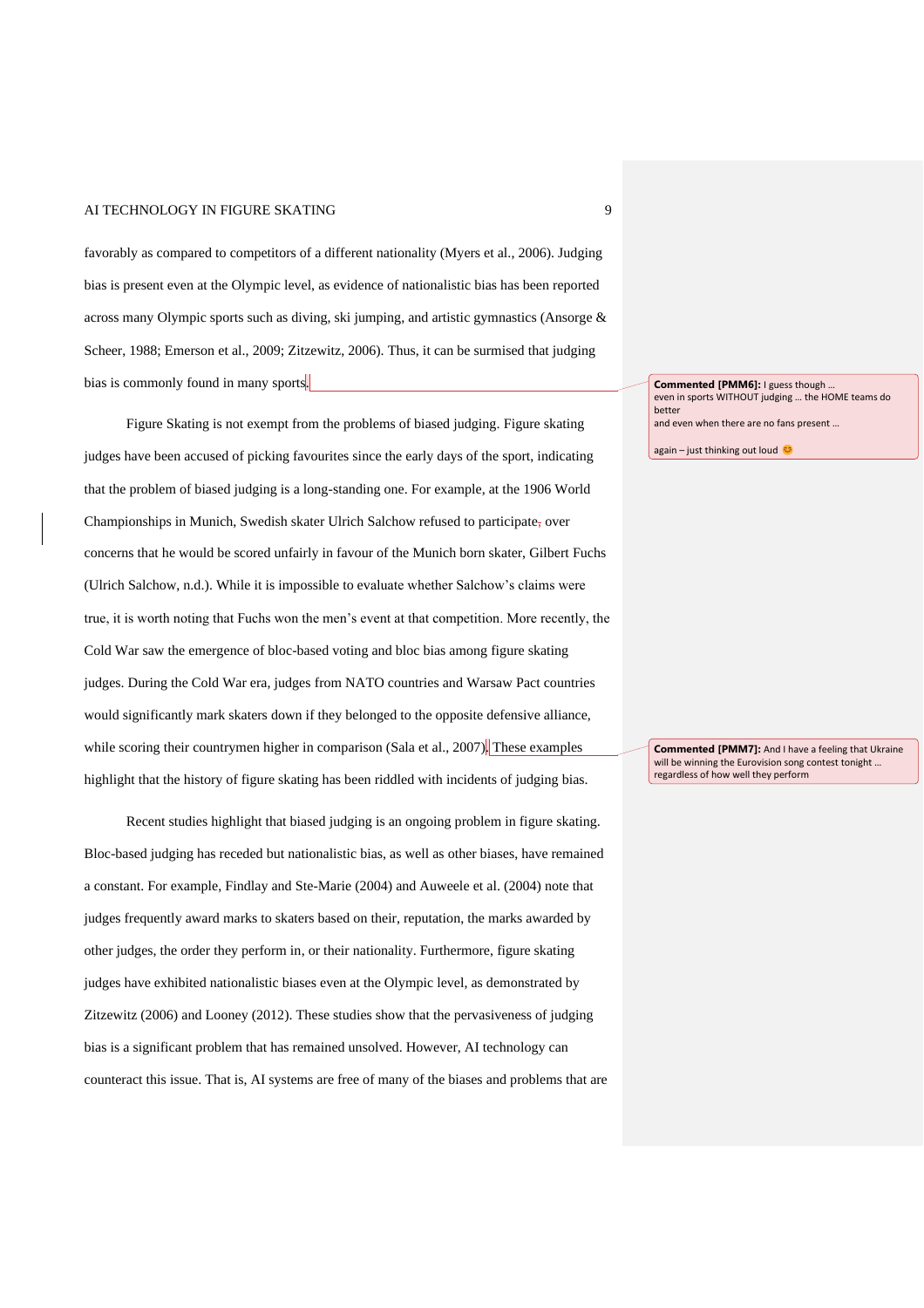inherent in human judging panels. According to Mazurova et al. (2021), AI systems are not biased regarding factors such as reputation or nationality. The authors further note that AI mitigates the human biases and inefficiencies that can influence the judging process. Therefore, the introduction of AI can help solve the decades-old problem of judging bias.

#### **Score Manipulation**

The scoring issues meant to have been addressed by the 2004 scoring reforms persist in figure skating. According to the ISU, the scoring system was reformed to limit the possibility of judge collusion and increase the fairness of the scores awarded. One novel aspect of the newly introduced CoP system was the 'Program Components' section, which has presented its own set of problems. Program components cover the artistic side of figure skating such as skating skills, interpretation of the music and transitions, and are a part of the Presentation Score (ISU Judging System, n.d.). As discussed in Lom (2016), the CoP system was specifically created with clear and rigid guidelines to limit the marks a judge could grant subjectively. However, Looney, (2012) argues that the new system is not without faults. Since the program component section of the new scoring format allows for some degree of subjectivity, it is also easily manipulable by judges. In fact, the evidence presented in the study suggests that judges *do* use the program components section to artificially inflate or deflate scores.

These persisting issues have had significant consequences on individual athletes in the sport. Osorio (2016) notes that subjective judgements are almost inherently open to manipulation. There is evidence of the same, occurring in figure skating. Looney (2012) describes how in the lead-up to the 2010 Olympics, there were questions about the validity of certain scores that were given. More specifically, Evgeni Plushenko, a gold medal contender at the time, commented that judges gave skaters who had no transitions in their programs like himself, high transition marks to manipulate the scores. Similar questions arose during the subsequent 2014 games when the scoring came under public and media scrutiny once again.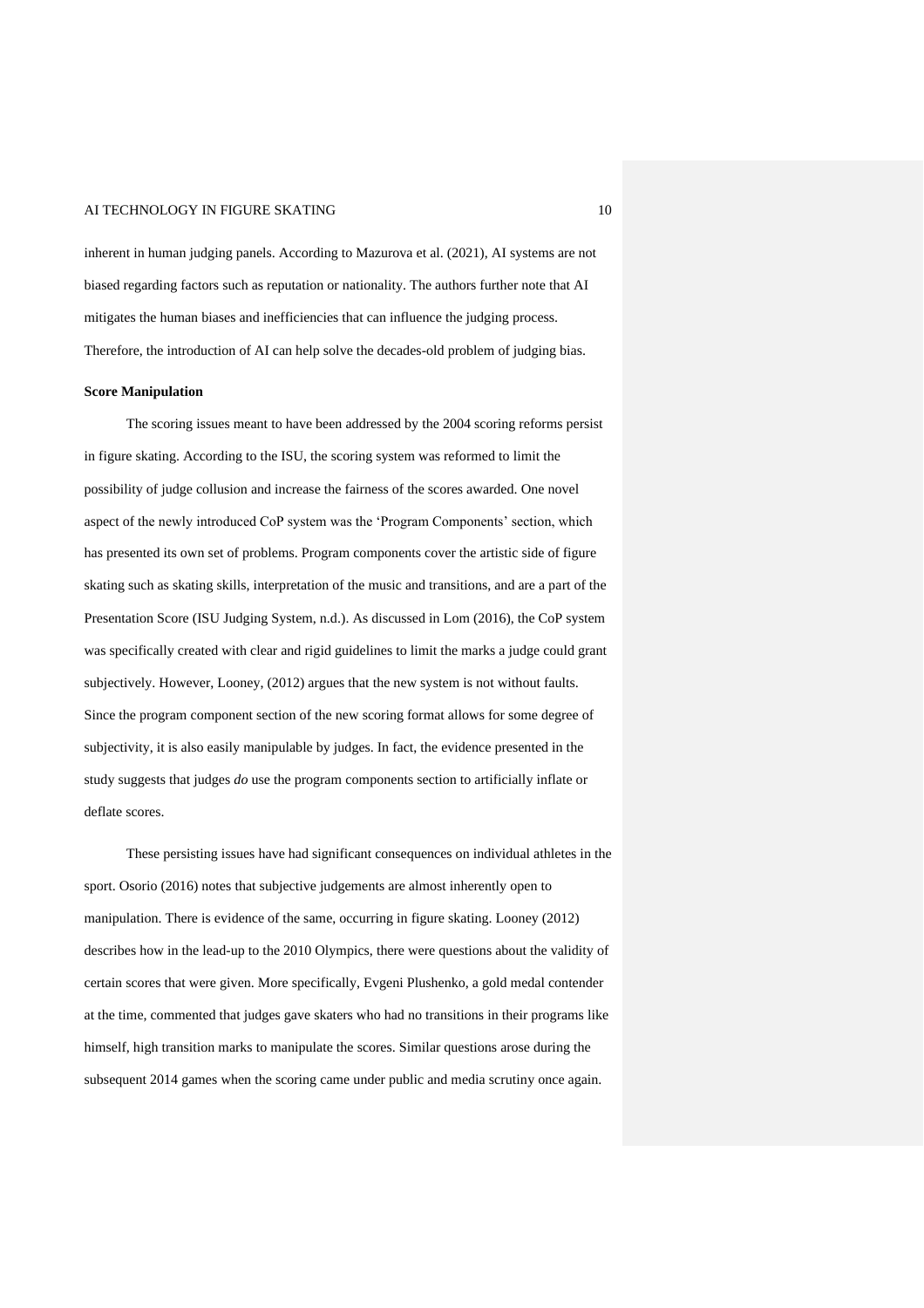According to Looney and Howell (2015), it was believed that two Russian skaters (Plushenko again, and Adelina Sotnikova, the eventual gold medalist) were given inflated scores because the judging panel was largely made up of judges from former Soviet countries, implying a conflict of interest. Therefore, the fact that score manipulation is present even at the highest level of the sport, demonstrates that the issue must be tackled.

The literature suggests that AI can adequately tackle the issue of score manipulation. Limiting human involvement in the scoring process means that there is less opportunity for the scores to be falsely manipulated. Indeed, Brady et al. (2022) argue that a wellprogrammed AI system can help make judgments in sports appear fairer to fans, judges, and athletes alike. AI can also ensure fair and equal judging globally, by bringing uniformity to the scores awarded across competitions. The authors further highlight that figure skating is one of many aesthetic sports that could reap the benefits of an AI system as it would reduce some of the subjectivity, thereby limiting the sport's vulnerability to score manipulation. Adding to this position, Leveaux (2012) as cited in Mazurova et al. (2021) notes that technology can make decisions in sports more transparent, and subsequently more correct. Thus, AI technology is one solution to the problem of score manipulation.

### **AI Can Quicken and Improve the Accuracy of Judging**

Making quick judgements is an important factor in almost any sport. When the Video Assistant Referee (VAR) technology was introduced in football, many were concerned that it could increase the time taken to officiate, and lengthen matches (Chen & Davidson, 2022; Spitz et al., 2020). Longer decision-making times are undesirable in sports as it can be exhausting for athletes to undergo long waits. Long decision-making times could also make a sport less spectator-friendly for both live, and television audiences (Mazurova et al., 2021). In fact, sports that are not fast paced tend to gain the reputation of being boring sports. For example, the long pauses and infrequent moments of action in baseball have led many to perceive it as a boring or slow sport (Orlin, 2014). With the popularity of figure skating not **Commented [PMM8]:** It's true!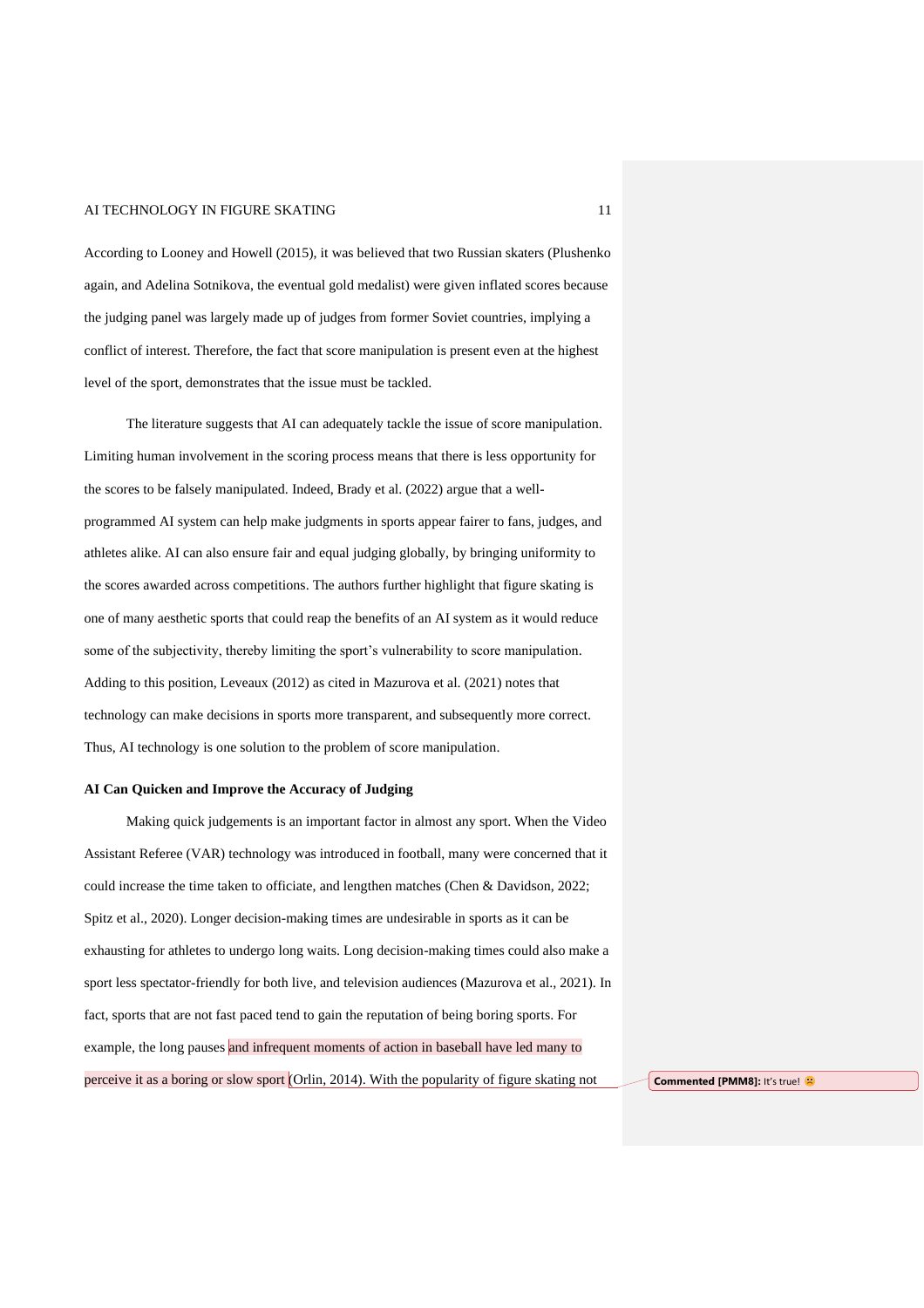being as high as sports like football and baseball, quicker judging could be important in making the sport more enticing to viewers.

Although slow judging is not uncommon in sports, AI has the potential to improve and speed up the scoring process in figure skating. According to Mazurova et al. (2021), humans' ability to process information is inherently slow, while some of the strengths of AI include speed and efficiency. The article goes on to suggest that AI could even outperform humans in cognitive tasks. Furthermore, the authors highlight that AI effectively eliminates many factors that can influence human judging such as fatigue and tiredness. In other words, AI is not susceptible to the external forces that affect humans. Adding to this position, Brady et al. (2022) explain that the use of AI in sports like Formula One has demonstrated that AI can make decisions faster than humans can. These studies indicate that AI is an effective way to quicken the pace of figure skating.

### **The Disadvantages of Implementing AI in Figure Skating**

Although AI technology has the potential to positively impact the sport, some argue that such changes to the scoring process can have unwanted side effects. These opposing viewpoints range from fears that it could hamper the sport to concerns such technology is not up to par to be used in actual competition. Although these arguments are not without merit, I show that the benefits of AI outweigh these concerns.

#### **Disruptions to the Sport**

Some contend that changes to the scoring system could disrupt the sport and skaters themselves. This position is not without merit as the 2004 reforms also raised concerns among skaters. That is, some skaters were concerned that the new scoring system could devalue the artistic component of skating and instead emphasize technical elements (Zitzewitz, 2006). These concerns appear to have been realized as multiple skaters agreed with one judge's view that the presentation side of skating has been impacted by the CoP system (Lom, 2016). Introducing novel technology to the sport could generate similar views among skaters today, as has been the case in other sports. For example, in football, the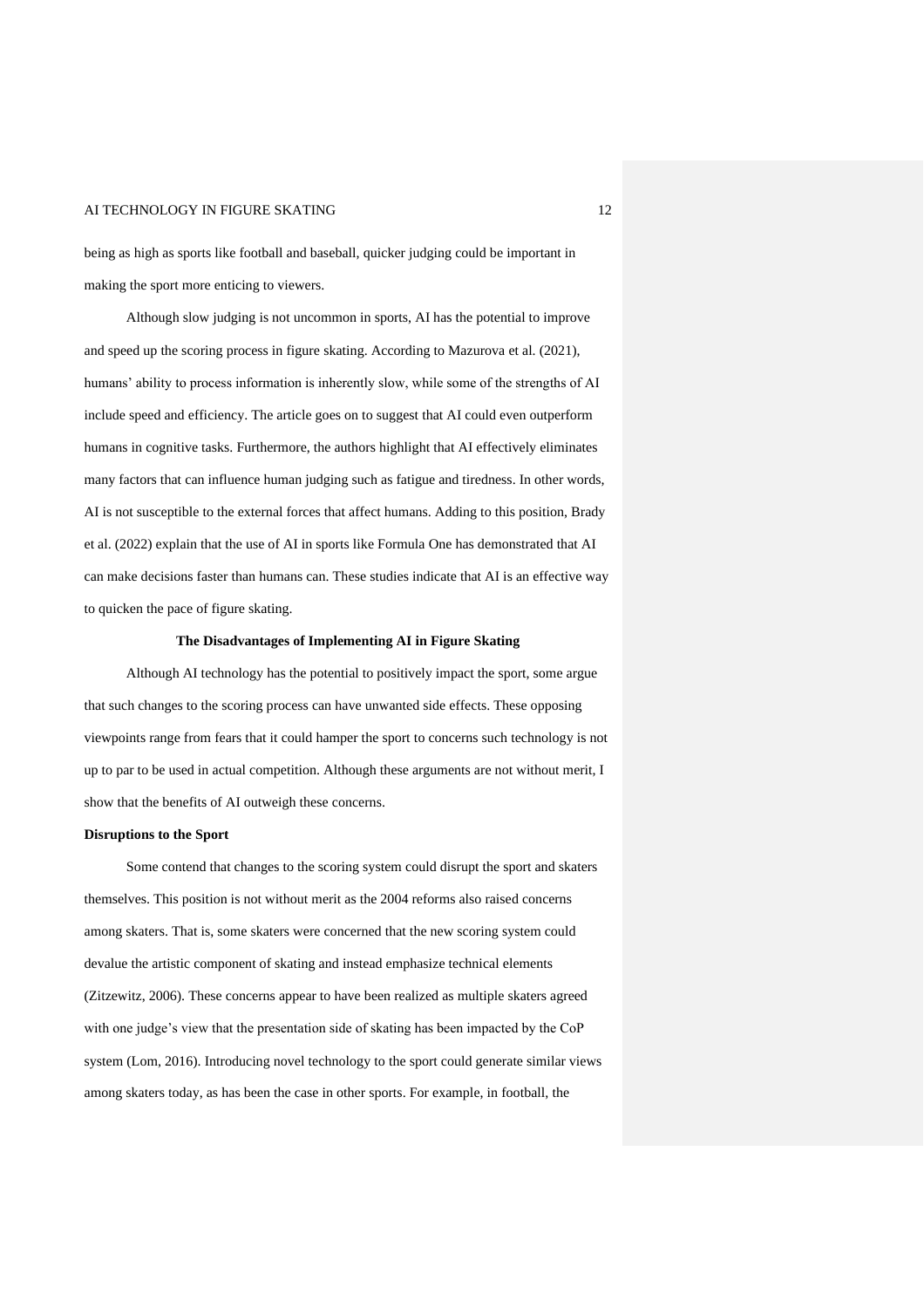implementation of the VAR system has come with its own share of the kind of controversial decisions it was meant to prevent (Chen & Davidson, 2022). Similarly, in tennis, some have questioned the accuracy of Hawk-Eye technology, particularly during the early days of its implementation in the sport (Sanderson, 2008). Thus, the transition to a different scoring system may not be seamless but is still necessary to implement.

Despite, the side effects, I argue that the long-term benefits of implementing AI systems will override any short-term drawbacks. According to Mazurova et al. (2021), AI can mitigate many of the problems with figure skating scoring that have been outlined in previous sections. The study highlights that AI can overcome issues of judging bias, transparency, accountability, and adaptability. Studies by Emerson et al. (2009), Looney and Howell (2015) and Mazurova et al. (2021) have demonstrated that the continued presence of such issues in sports can negatively impact athletes in many ways, including by altering medal placements. The fact that AI can solve these issues, suggests that, in the long-term, the impact of AI will largely be positive. Furthermore, Singh Bal and Dureja (2012) and Spitz et al. (2020) have shown that the Hawk-Eye system in tennis and VAR in football have been beneficial to each respective sport, despite the controversies. Therefore, AI in figure skating is likely to have a positive impact on the sport in the long term.

### **AI Technology is Is Under Development**

There are arguments made by some that suggest that the current level of AI technology is not fit for use in competition. For example, Liu et al. (2020) note that the development of action recognition and deep learning, have been slow within competitive sports. This finding is significant, as action recognition and deep learning are important subfields within the field of AI. In addition, Brady et al. (2022) highlight that the development of AI, and the effects it will have on competitive sports, can only be measured in the forthcoming years, as AI is still not fully developed within sports. These studies

**Commented [PMM9]:** Still not your favorite punctuation

**Commented [PMM10]:** It's a verb

C

**Commented [PMM11]:** A lot of comma issues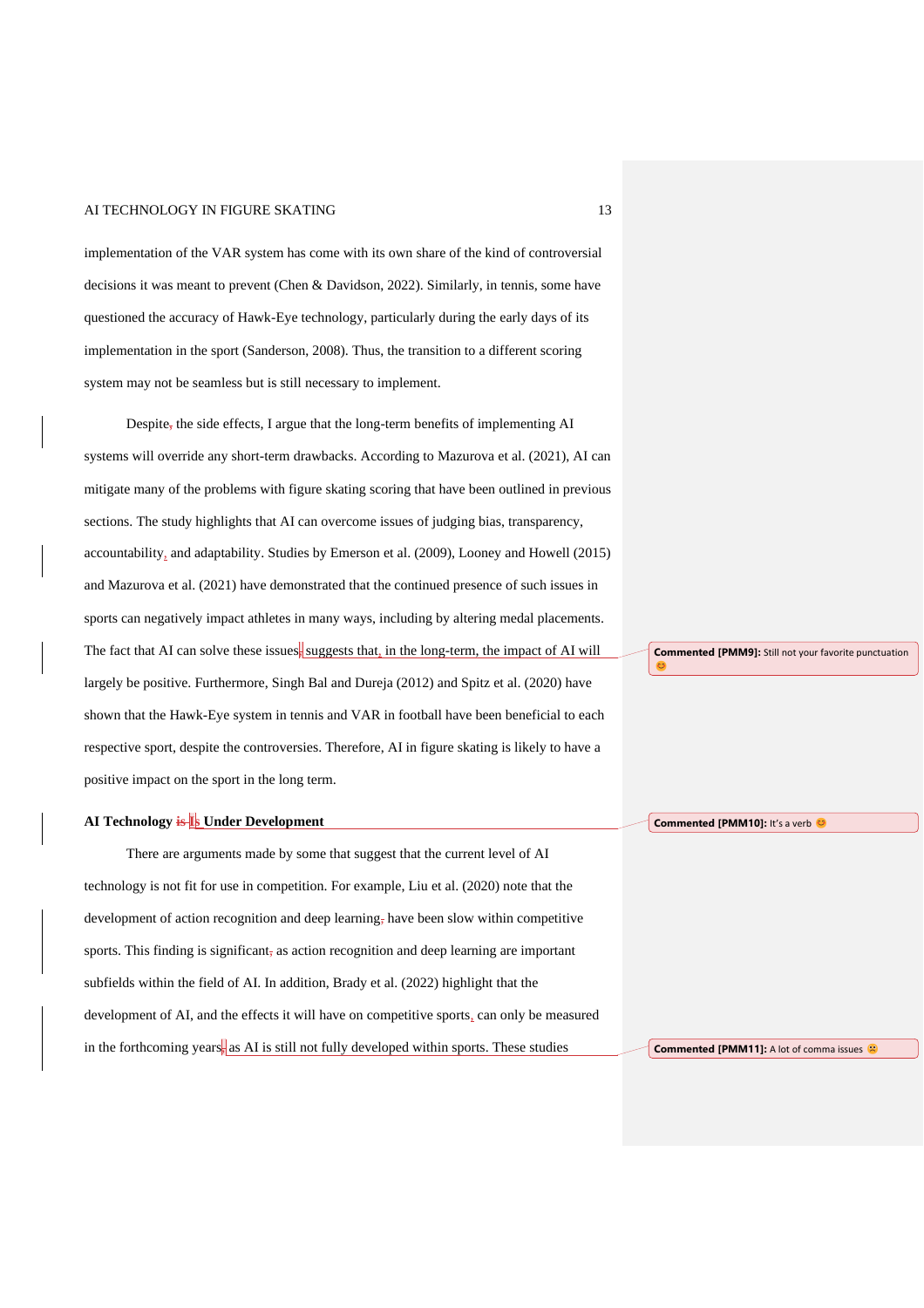demonstrate that while progress has been made, the utilization of AI within sports has been a slow process. As a result, the argument that AI is not competition-ready is not without merit.

Although AI cannot be introduced immediately, it can be introduced eventually. That is, I argue that while AI is not an immediate solution, it could certainly be an option for the near future. The International Federation of Gymnastics is in the process of developing an AI-powered judging system for gymnastics, a sport with many similarities to figure skating (Mazurova et al., 2021). Furthermore, multiple studies have highlighted the viability of using new technology to score skaters. For example, a wearable jump monitor that can measure elements of a figure skating jump such as jump height, jump identification and number of revolutions has shown promising results with minimal inaccuracies (Bruening et al., 2018). In addition to new technology, multiple figure skating datasets have been created that are useful for machine learning, an important element of AI technology (Xu et al., 2020; Liu et al., 2020). Therefore, these developments illustrate the potential ways AI can be implemented in figure skating.

### **Bias in AI**

Some critics may argue that AI systems are not free from bias. It is not untrue that AI can exhibit its own set of biases that are different from human biases. According to Mazurova et al. (2021), AI could be biased in undetectable ways, as compared to human biases. The authors note that gymnasts have different body types and gymnasts from different countries have their respective national styles. An AI-powered system could therefore be partial towards one body type (e.g., shorter gymnasts) or a particular national style (e.g., American vs. Russian). The same can be said for figure skating as different countries coach the sport in different ways, meaning that an AI system for figure skating could be biased in similar ways. Furthermore, Srinivasan and Chander (2021) note that there are a host of biases that can be built into an AI system such as sampling bias, measurement bias, and human evaluation bias.

Although AI contains its own unique biases, it does eliminate almost all human biases. That is, AI remains free from human biases such as bloc-based bias, nationalistic bias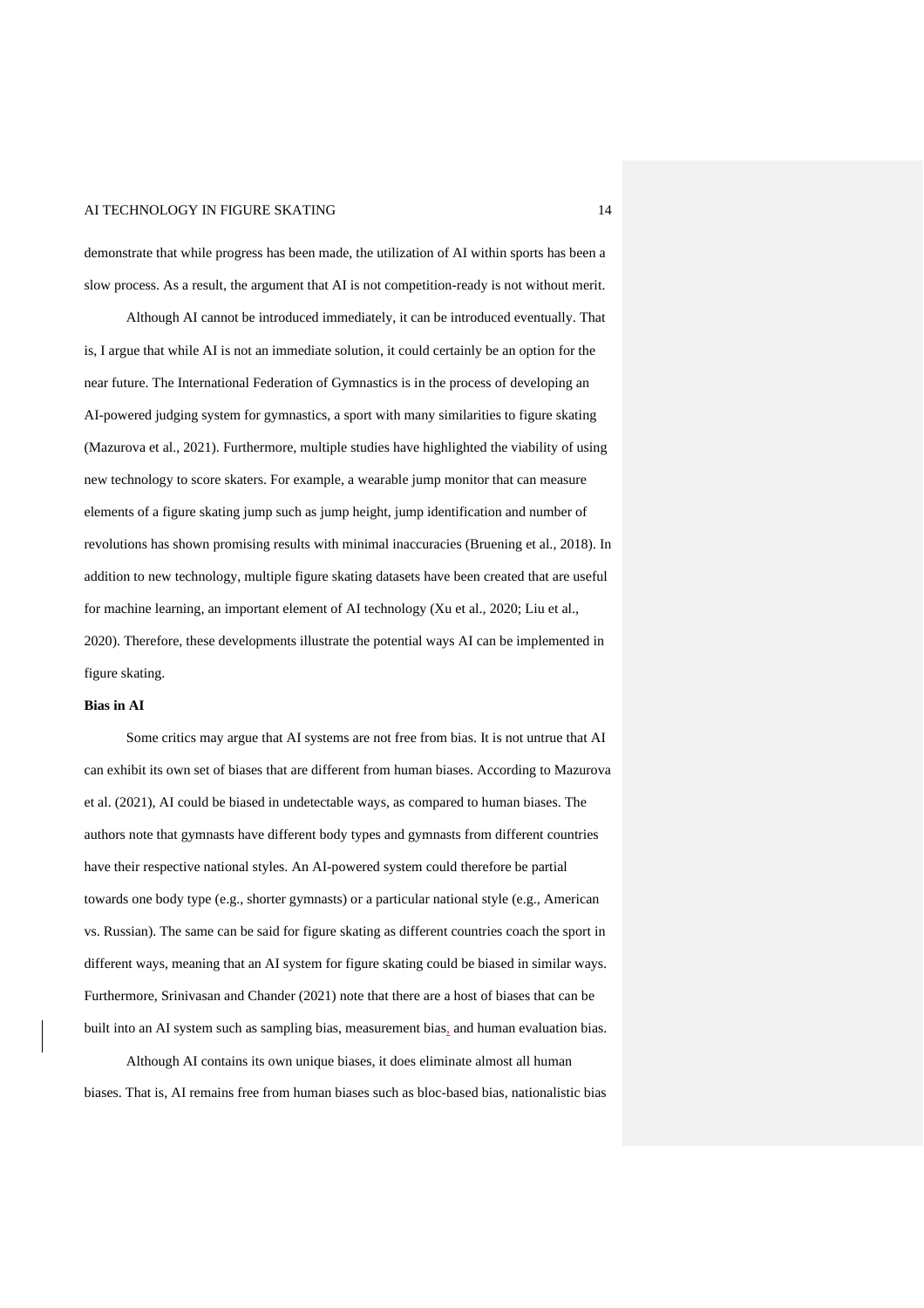or reputation bias. In addition, an AI system can mitigate the human inefficiencies that could intentionally or unintentionally contribute to the creation of such biases (Mazurova et al., 2021). Despite the elimination of human biases, AI indeed contains biases of its own. However, unlike human biases, biases within an AI system can be managed to some extent. While it is not possible to eliminate all biases from an AI system, efforts can be made to mitigate or reduce them (Srinivasan & Chander, 2021). In fact, multiple studies examine how biases can be mitigated in AI systems (see Mehrabi et al., 2021). While AI may not be a perfect solution, it inarguably is a feasible one.

#### **Conclusion**

In this paper, I argued that AI technology is a possible solution to the problems that are present in figure skating's CoP scoring system. Finding a solution to the scoring problems is a necessary step because leaving these problems unchecked could hurt the sport in the long run by making it less compelling to watch. Therefore, implementing an AI system in competition can mitigate, if not eliminate the many problems associated with having a human panel of judges and raise the overall quality of the sport. AI is free from human biases such as reputation bias, nationalistic bias and bloc-based bias. AI also eliminates the possibility of artificial score manipulation, which is common in subjectively judged sports. Furthermore, AI can improve the real-time scoring process by making it quicker, and as a result, more enjoyable for viewers.

Despite the many benefits of using an AI system to score athletes, AI is not a perfect solution. First, AI skeptics may argue that introducing novel technology and altering the very role of judges in the sport could have a disruptive effect on athletes. On the contraryIn fact, this paper demonstrates that technological changes that improve a sport in some manner are beneficial in the long term regardless of any short-term pushback. Second, some may point to the relative newness of AI in citing why it is unsuitable or insufficient for use in competition. Regarding this position, the evidence strongly suggests that while AI may not be an instant solution, it has undergone enough development to be used in the near future. Finally, AI may

**Formatted:** Not Highlight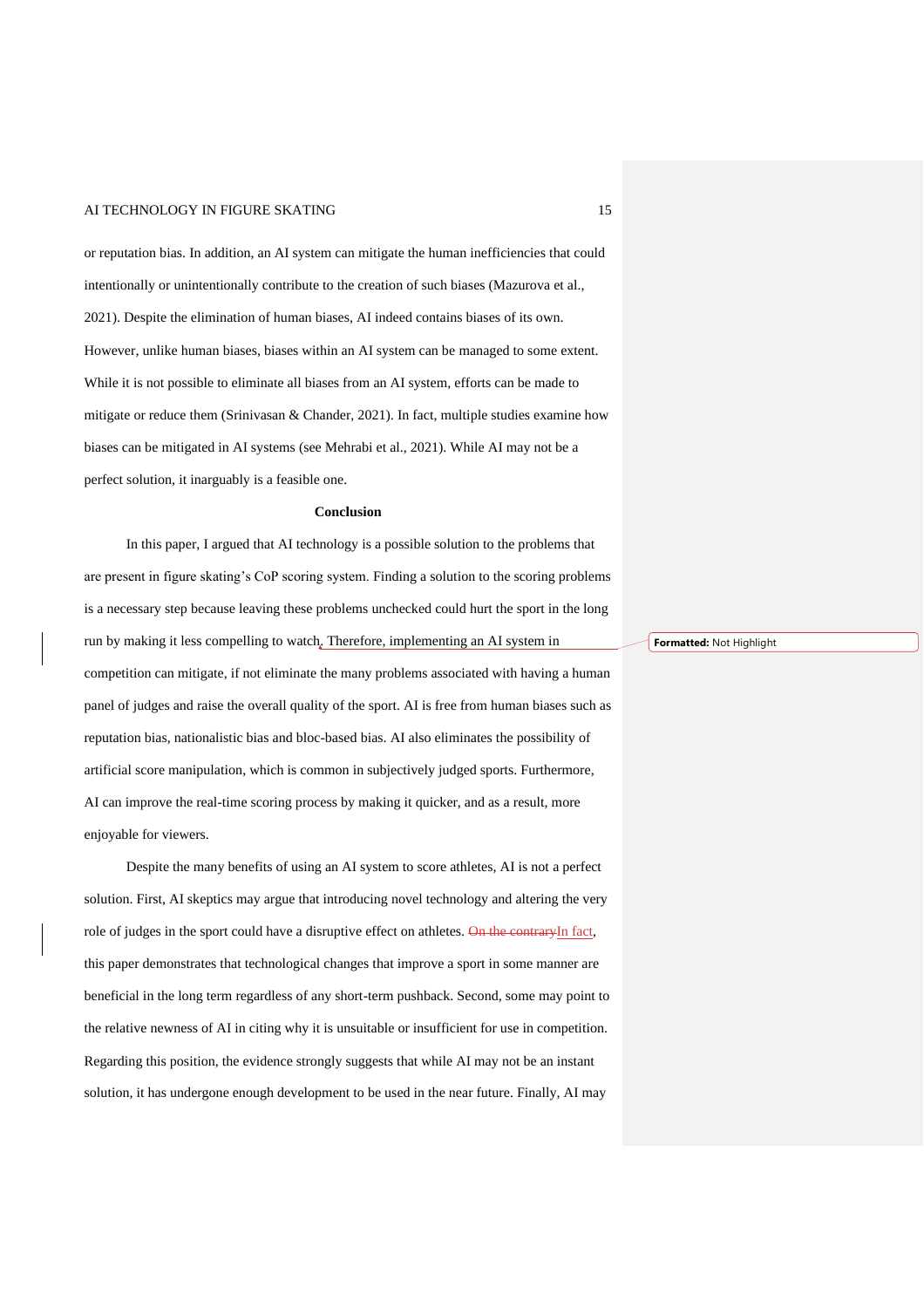be free from human biases, but it is not free from all biases, as it can still exhibit specific biases of its own. However, unlike humans, AI systems can be programmed differently and, in this case, can be programmed to mitigate these biases.

The available evidence highlights that figure skating is a sport with many deeply rooted problems that have been allowed to fester. Over the years, there have been judging scandals, contentious scoring decisions, and most recently, a doping scandal at the Olympics. No sport is free from such issues, but in figure skating, some of the issues can be mitigated using AI. For example, in football, VAR does not eliminate a referee's dubious calls, but it certainly reduces the possibility of such calls. Similarly, AI can address the major difficulties that arise with having a panel of judges. Problems such as doping are not always easy to prevent but scoring problems are preventable, to a certain degree. Leaving the question of scoring unaddressed, could prove damaging in the future, as it invites the possibility of future scoring controversies. Therefore, AI is an important tool that can help keep figure skating fair and prevent the erosion of its perceived legitimacy. **Commented [PMM12]:** Such an original paper

So interesting!

I really should take off more points …. But … I'm not going to because … you're going to submit this paper (with the corrections) to Asrar, right?

Here's the details … do it! LOL

<https://www.asrarjournal.com/submit> Submit the paper there by 5pm Monday, May 30th C

You've been amazing Thank you for ALL THE HARD WORK – truly appreciated!

Have a GREAT summer!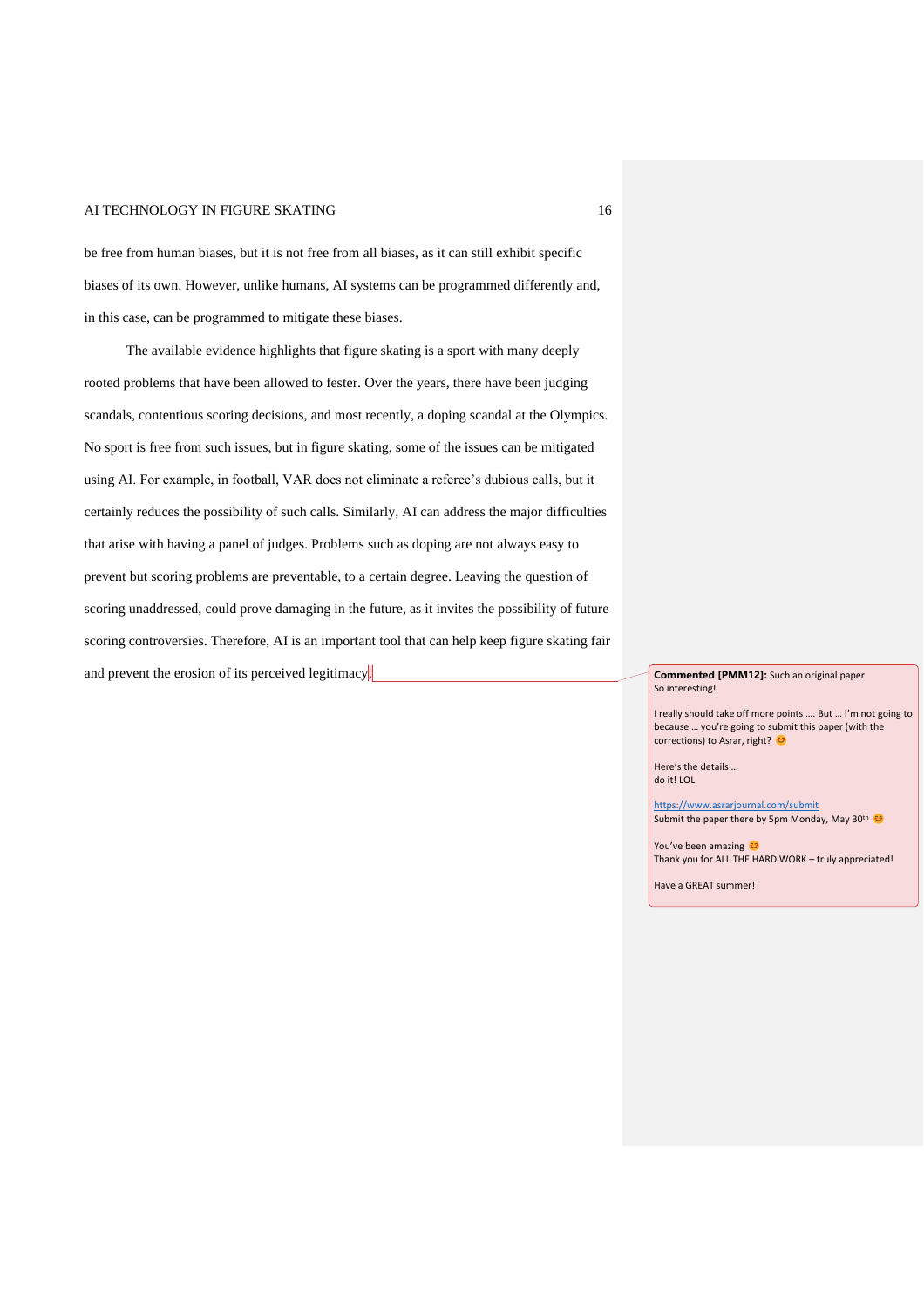## **References**

Ansorge, C. J., & Scheer, J. K. (1988). International bias detected in judging gymnastic competition at the 1984 Olympic Games. *Research Quarterly for Exercise and Sport*, *59*(2), 103–107. https://doi.org/10.1080/02701367.1988.10605486

Brady, C., Tuyls, K., & Omidshafiei, S. (2022). *Ai for Sports*. Routledge.

- Bruening, D. A., Reynolds, R. E., Adair, C. W., Zapalo, P., & Ridge, S. T. (2018). A sportspecific wearable jump monitor for figure skating. *PLOS One*, *13*(11), 1-13. https://doi.org/10.1371/journal.pone.0206162
- Chen, R., & Davidson, N. P. (2021). English Premier League manager perceptions of video assistant referee (VAR) decisions during the 2019-2020 season. *Soccer & Society*, *23*(1), 44–55. https://doi.org/10.1080/14660970.2021.1918680
- Emerson, J. W., Seltzer, M., & Lin, D. (2009). Assessing judging bias: An example from the 2000 Olympic Games. *The American Statistician*, *63*(2), 124–131. https://doi.org/10.1198/tast.2009.0026
- Findlay, L. C., & Ste-Marie, D. M. (2004). A reputation bias in figure skating judging. *Journal of Sport and Exercise Psychology*, *26*(1), 154–166. https://doi.org/10.1123/jsep.26.1.154
- Garcia, A. (2018). *U.S. figure skating used to be wildly popular. what happened?* CNN Money. Retrieved May 8, 2022, from https://money.cnn.com/2018/02/13/news/figureskating-popularity-us-olympics-pyeongchang/index.html
- Garicano, L., Palacios, I., & Prendergast, C. (2001). Favoritism under Social Pressure. *The Review of Economics and Statistics*, *87*(2), 208–218. https://doi.org/10.3386/w8376
- *ISU Judging System*. Judging System International Skating Union. (n.d.). Retrieved March 25, 2022, from https://www.isu.org/figure-skating/rules/fsk-judging-system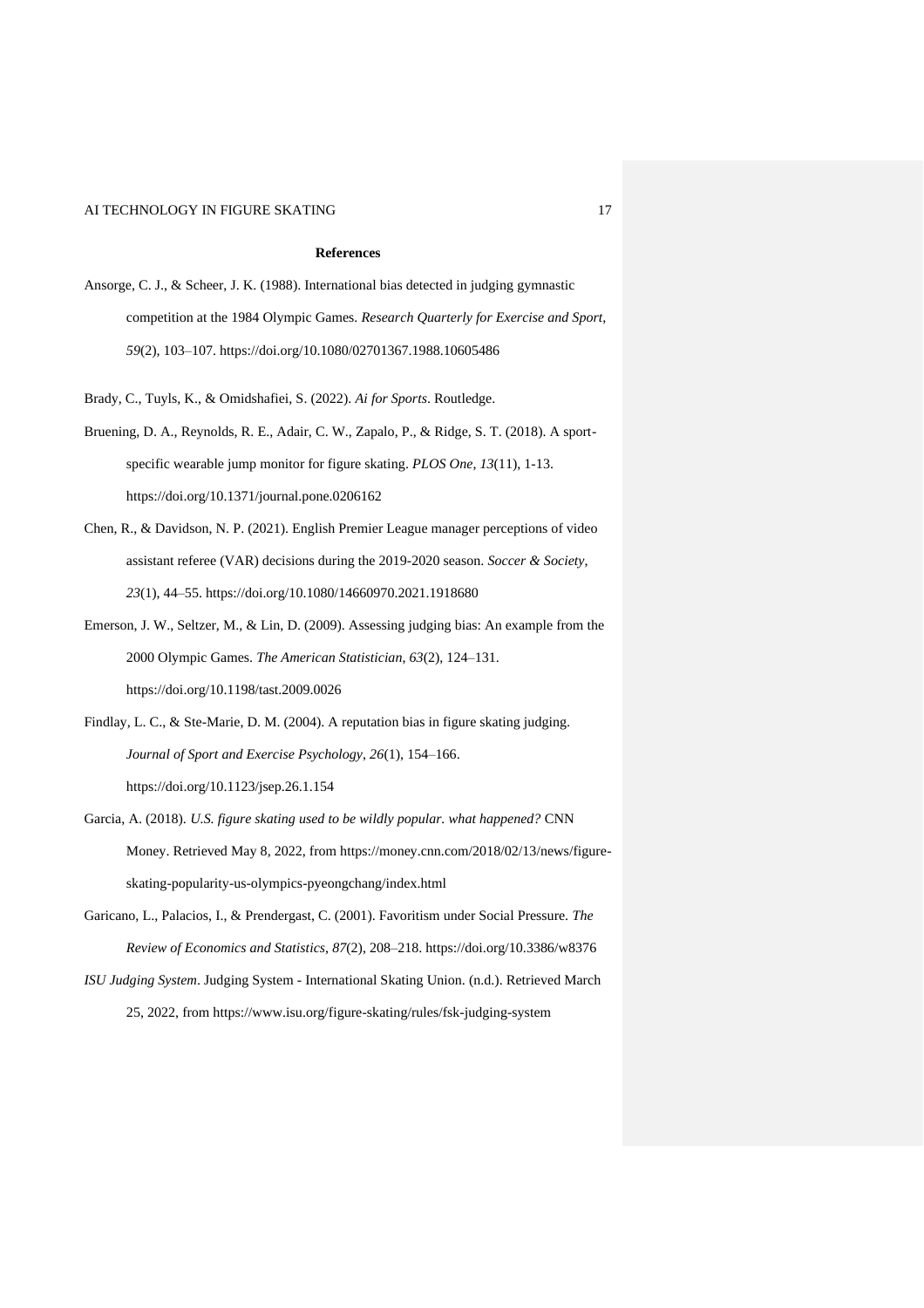- Liu, S., Liu, X., Huang, G., Qiao, H., Hu, L., Jiang, D., Zhang, A., Liu, Y., & Guo, G. (2020). FSD-10: A fine-grained classification dataset for figure skating. *Neurocomputing*, *413*, 360–367. https://doi.org/10.1016/j.neucom.2020.06.108
- Lom, S. E. (2015). Changing rules, changing practices: The direct and indirect effects of tight coupling in figure skating. *Organization Science*. https://doi.org/10.1287/orsc.2015.1018
- Looney, M. A., & Howell, S. M. (2015). Sensitivity of the International Skating Union's mathematical criteria to flag potential scoring anomalies. *Measurement in Physical Education and Exercise Science*, *19*(1), 1–11. https://doi.org/10.1080/1091367x.2014.979290
- Looney, M. A. (2012). Judging anomalies at the 2010 Olympics in men's figure skating. *Measurement in Physical Education and Exercise Science*, *16*(1), 55–68. https://doi.org/10.1080/1091367x.2012.639602
- Mazurova, E., Standaert, W., Penttinen, E., & Tan, F. T. (2021). Paradoxical tensions related to AI-powered evaluation systems in competitive sports. *Information Systems Frontiers*. https://doi.org/10.1007/s10796-021-10215-8
- Mehrabi, N., Morstatter, F., Saxena, N., Lerman, K., & Galstyan, A. (2021). A survey on bias and fairness in machine learning. *ACM Computing Surveys*, *54*(6), 1–35. https://doi.org/10.1145/3457607
- Myers, T. D., Balmer, N. J., Nevill, A. M., & Al-Nakeeb, Y. (2006). Evidence of Nationalistic Bias in Muaythai. *Journal of Sports Science and Medicine*, 21–27.
- Orlin, B. (2014). Nine mathematical ways of watching a baseball game. *Journal of Humanistic Mathematics*, *4*(2). https://doi.org/10.5642/jhummath.201402.11
- Sala, B. R., Scott, J. T., & Spriggs, J. F. (2007). The Cold War on Ice: Constructivism and the politics of Olympic figure skating judging. *Perspectives on Politics*, *5*(01), 17–29. https://doi.org/10.1017/s153759270707003x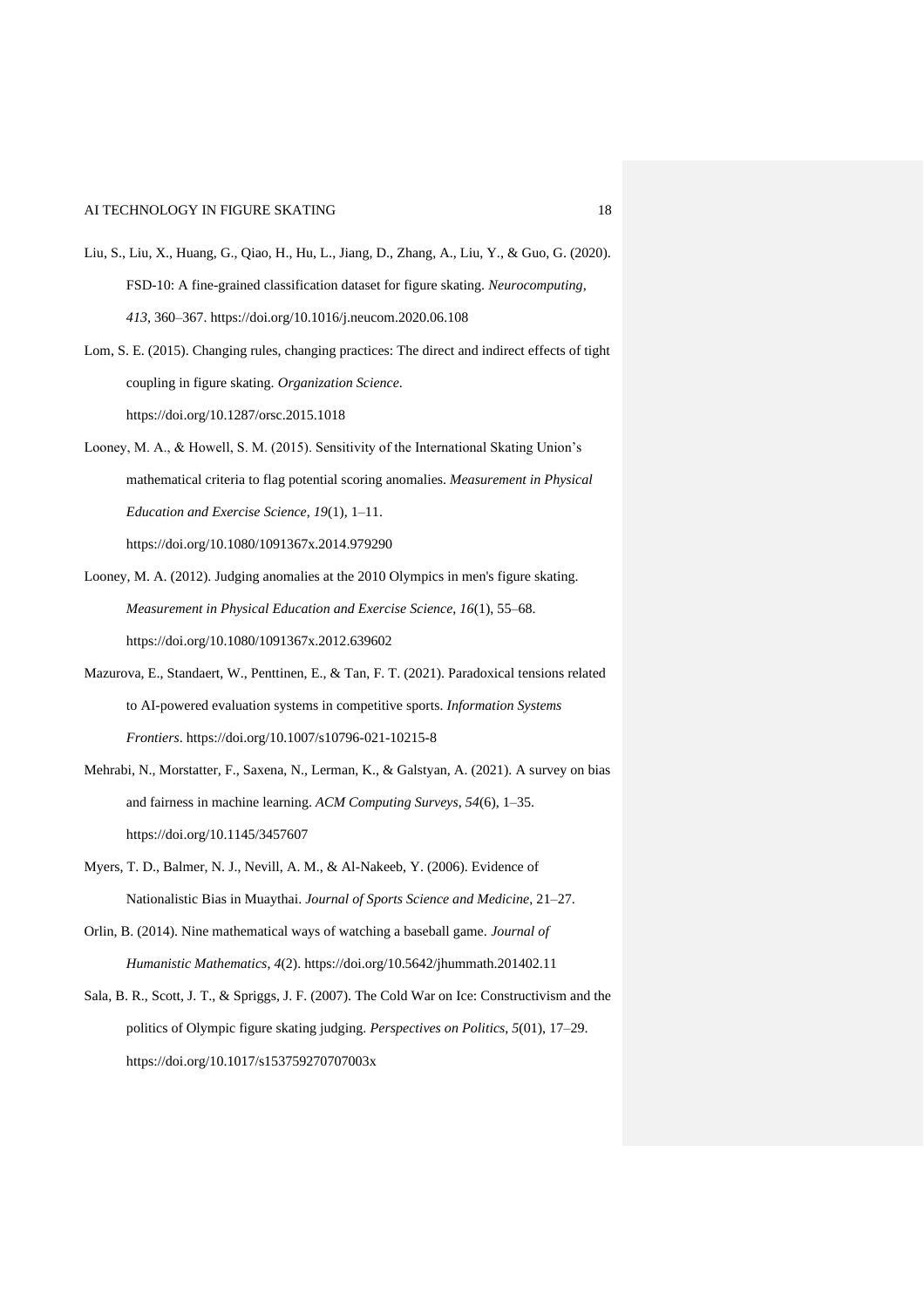- Sanderson, K. (2008). Is hawk-eye's decision final? *Nature*. https://doi.org/10.1038/news.2008.902
- *Scoring system*. U.S. Figure Skating. (n.d.). Retrieved March 25, 2022, from https://www.usfigureskating.org/about/scoring-system
- Singh Bal, B., & Dureja, G. (2012). Hawk Eye: A logical innovative technology use in sports for effective decision making. *Sport Science Review*, *21*(1-2), 107–119. https://doi.org/10.2478/v10237-012-0006-6
- Spitz, J., Wagemans, J., Memmert, D., Williams, A. M., & Helsen, W. F. (2020). Video assistant referees (VAR): The impact of technology on decision making in association football referees. *Journal of Sports Sciences*, *39*(2), 147–153. https://doi.org/10.1080/02640414.2020.1809163
- Srinivasan, R., & Chander, A. (2021). Biases in AI systems. *Queue*, *19*(2), 45–64. https://doi.org/10.1145/3466132.3466134
- *Ulrich Salchow*. Olympics.com. (n.d.). Retrieved May 9, 2022, from https://olympics.com/en/athletes/ulrich-salchow
- Vanden Auweele, Y., Boen, F., De Geest, A., & Feys, J. (2004). Judging bias in synchronized swimming: Open feedback leads to nonperformance-based conformity. *Journal of Sport and Exercise Psychology*, *26*(4), 561–571. https://doi.org/10.1123/jsep.26.4.561
- Xu, C., Fu, Y., Zhang, B., Chen, Z., Jiang, Y.-G., & Xue, X. (2020). Learning to score figure skating sport videos. *IEEE Transactions on Circuits and Systems for Video Technology*, *30*(12), 4578–4590. https://doi.org/10.1109/tcsvt.2019.2927118
- Zitzewitz, E. (2012). Does transparency reduce favoritism and corruption? evidence from the reform of figure skating judging. *Journal of Sports Economics*, *15*(1), 3–30. https://doi.org/10.1177/1527002512441479
- Zitzewitz, E. (2006). Nationalism in winter sports judging and its lessons for organizational decision making. *Journal of Economics & Management Strategy*, *15*(1), 67–99. https://doi.org/10.1111/j.1530-9134.2006.00092.x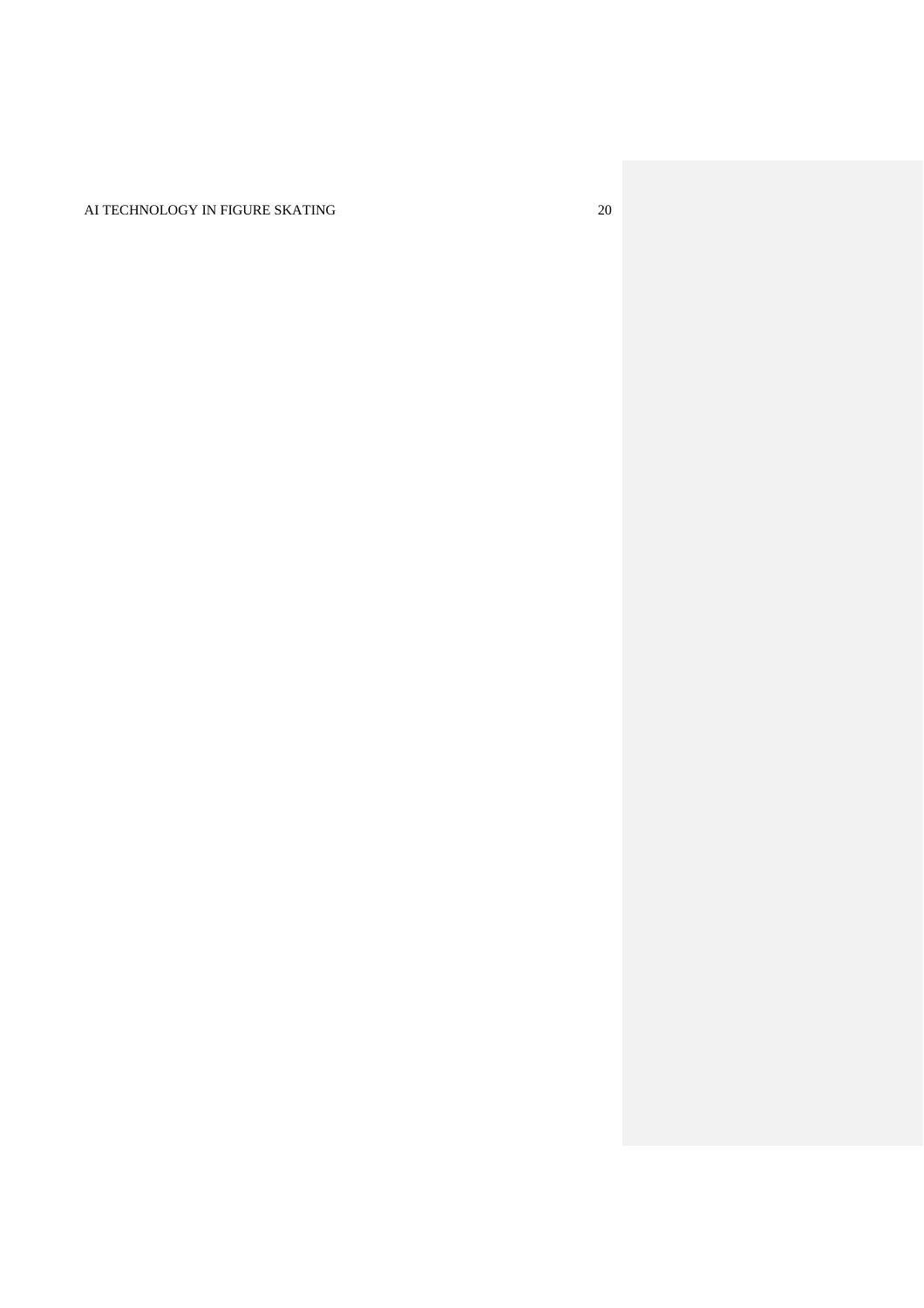The Final Draft will be evaluated based on the rubric below as well as all materials, instructions, and feedback provided by the instructor. Note that evaluations assume good punctuation, word choice, grammar, presentation, and strength of arguments. Evaluations also assume an appropriate quality of writing, length of response, and that language issues discussed in class have been followed appropriately. Points will be deducted if these assumption are not met. Points will also be deducted if the template has not been completely and appropriately filled out, or if any item from the template is missing. A further points' deduction will occur if an incorrectly named file is submitted.

### **Rubric for Evaluating the Final Research Paper**

### **Final Research Paper**

The final research paper is 10-12 pages (3200 – 3850 words, excluding reference list, abstract, and title page) and incorporates feedback from the drafting process.

| Elements |                                                                       | <b>Points</b> |
|----------|-----------------------------------------------------------------------|---------------|
| Content  |                                                                       |               |
|          | <b>Title Page</b>                                                     |               |
|          |                                                                       |               |
|          | <b>Abstract and Key Words</b>                                         | /5            |
|          | Effectively summarizes research paper (between 130 and 150<br>words)  |               |
|          | Lists 3-5 relevant key words                                          |               |
|          |                                                                       |               |
|          | Introduction $(\sim 1$ page)                                          | /5            |
|          | Provides appropriate and compelling entry to the topic                |               |
|          | Clearly articulates the research question(s) and/or thesis            |               |
|          |                                                                       |               |
|          | Body $(\sim)$ -11 pages)                                              | /50           |
|          | Presents a well-structured, logically-argued, and cohesive discussion |               |
|          | Includes headings that reflect the paper organization                 |               |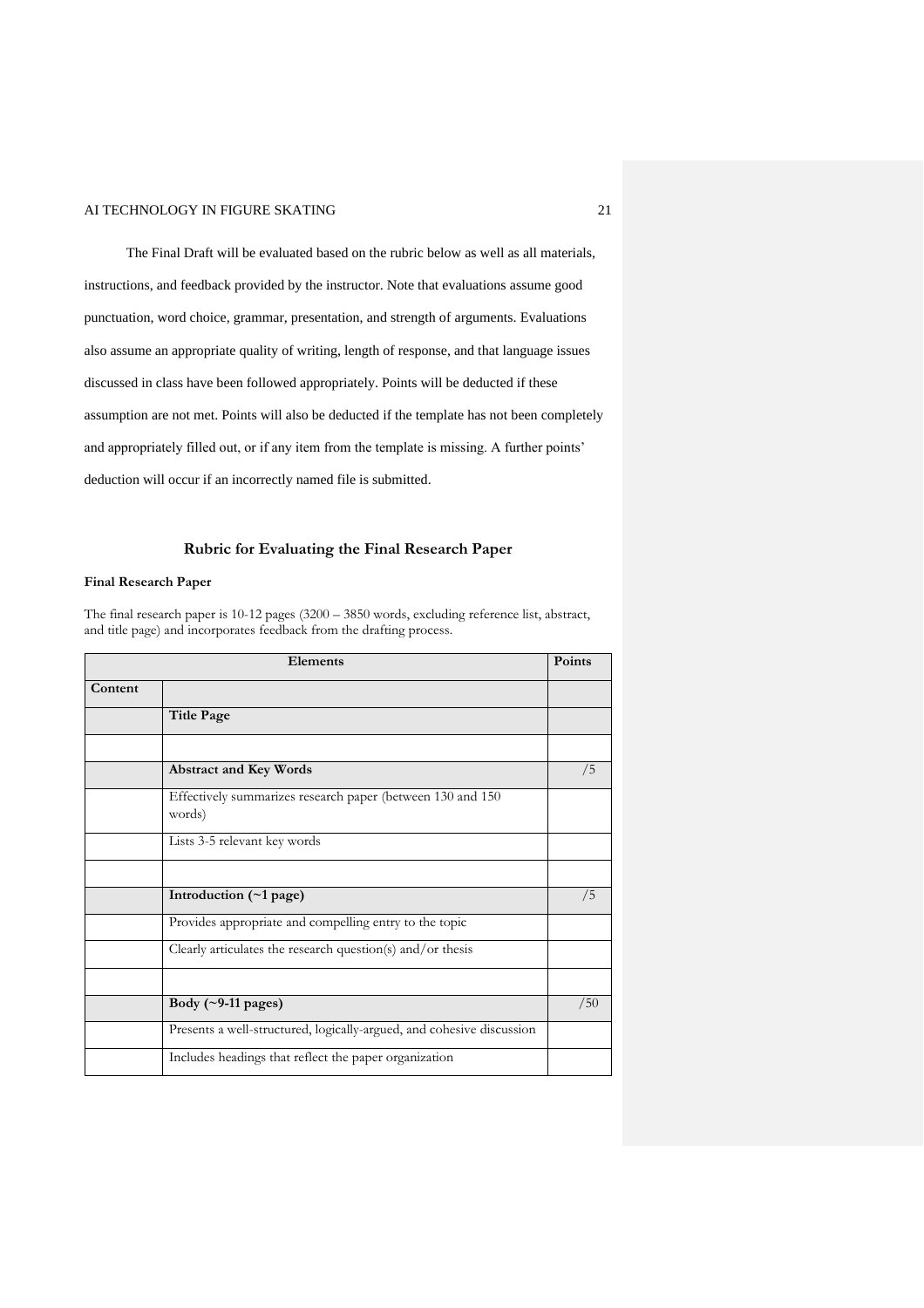|                   | Supports all points/arguments with credible and relevant evidence<br>and cites definitions of key terms/ideas as applicable |     |
|-------------------|-----------------------------------------------------------------------------------------------------------------------------|-----|
|                   | Synthesizes multiple sources                                                                                                |     |
|                   | Shows originality, critical thinking, and in-depth, nuanced analysis                                                        |     |
|                   |                                                                                                                             |     |
|                   | Conclusion (~up to 1 page)                                                                                                  | /8  |
|                   | Restates main points and addresses the research question/thesis                                                             |     |
|                   | Comes to logical conclusion from evidence                                                                                   |     |
|                   | Makes final comment(s)                                                                                                      |     |
|                   |                                                                                                                             |     |
| References        |                                                                                                                             | 77  |
|                   | Uses correctly formatted APA in-text citations                                                                              |     |
|                   | Includes correctly formatted APA references                                                                                 |     |
|                   | Contains all and only the cited texts                                                                                       |     |
|                   |                                                                                                                             |     |
| Style             | Entire paper                                                                                                                | /10 |
|                   | Is polished in tone and style appropriate for an academic audience                                                          |     |
|                   | Uses clear and sophisticated language and variety in sentence<br>structure                                                  |     |
|                   |                                                                                                                             |     |
| Mechanics         | Entire paper                                                                                                                | /5  |
|                   | Is accurate in terms of grammar, spelling, punctuation,<br>capitalization, word choice, and transitionals                   |     |
|                   |                                                                                                                             |     |
| Format/<br>Layout | Entire paper                                                                                                                | /5  |
|                   | Follows APA page layout (title page, running head, headings, font,<br>etc.)                                                 |     |
|                   |                                                                                                                             |     |
| Revision          |                                                                                                                             | /5  |
|                   | Incorporates feedback from the Working Draft and any<br>consultations                                                       |     |
|                   |                                                                                                                             |     |
|                   |                                                                                                                             |     |